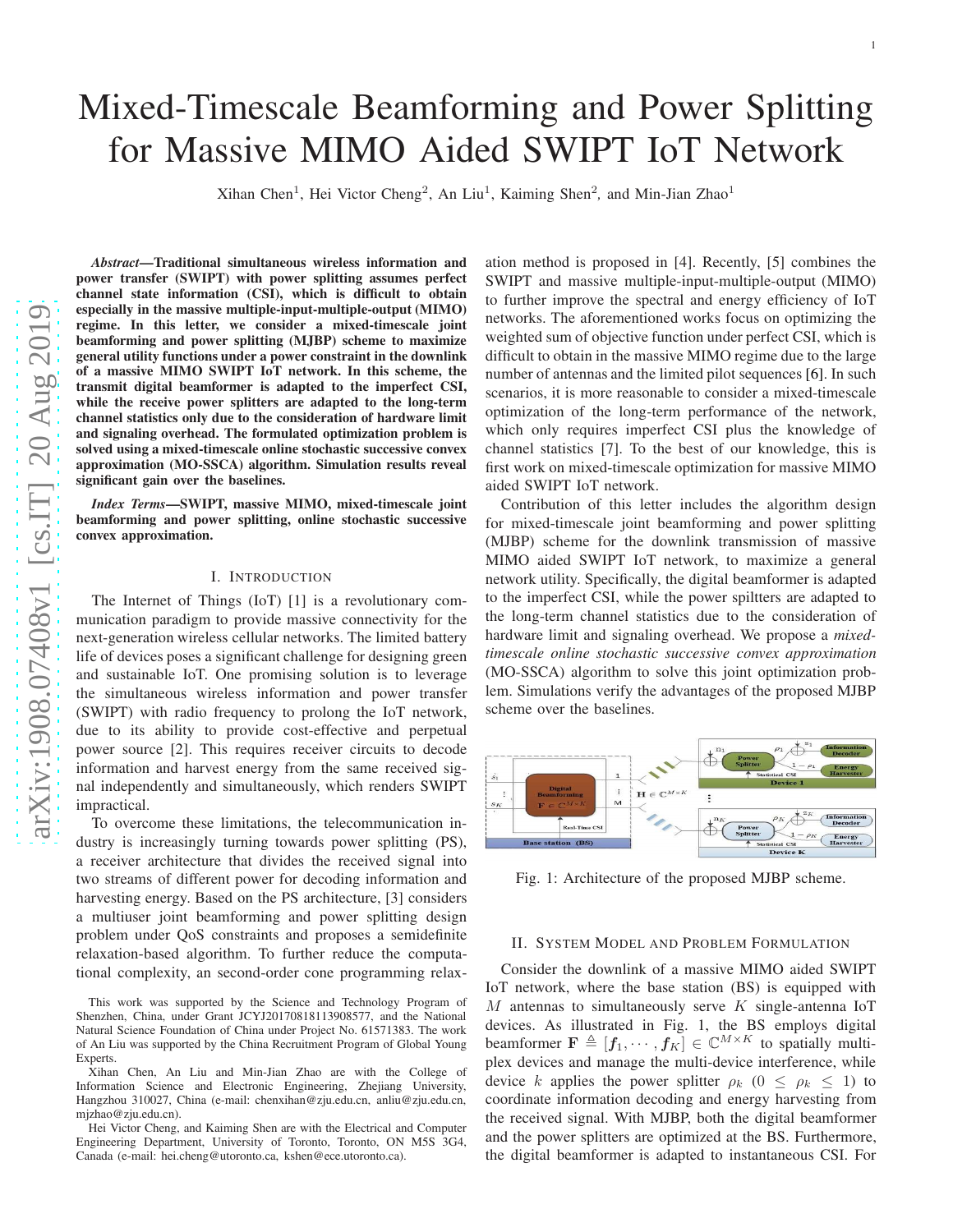the power splitter implemented at each device, it is adapted to long-term channel statistics due to following reasons: 1) the hardware capability of the IoT device is limited, and thus the power splitter cannot be changed frequently due to hardware limitations [\[1\]](#page-5-0); 2) such design can reduce the signaling overhead of sending  $\rho_k$ ,  $\forall k$ , to the corresponding device, especially when the number of devices is large.

We consider flat fading channels with block fading model, but the proposed algorithm can be easily modified to cover the frequency selective channels. The channel  $H \triangleq$  $[h_1, \cdots, h_K] \in \mathbb{C}^{M \times K}$  is assumed to be constant within each block of length  $T$ . In this case, the received signal splitted to the information decoder (ID) of device k is given by  $y_k^I$  =  $\sqrt{\rho_k}$   $(h_k^H \sum_{m=1}^K f_m s_m + n_k) + z_k$ , where  $s_m \sim \mathcal{CN}(0, 1)$  is the data symbol for device  $m, n_k \sim \mathcal{CN}(0, \sigma_k^2)$  is the additive noise (AN) at the PS of device k, and  $z_k \sim \mathcal{CN}(0, \delta_k^2)$  is the AN introduced by the ID at device  $k$ . Meanwhile, the received signal splitted to the energy harvester (EH) is given by  $y_k^E = \sqrt{1 - \rho_k} (h_k^H \sum_{m=1}^K f_m s_m + n_k).$ 

An achievable ergodic rate  $[6]$  at device k is given by

$$
\hat{r}_k^{\circ}(\rho_k, \mathbf{F}) = \mathbb{E}_{\mathbf{H}}[\log_2(1 + \Gamma_k(\rho_k, \mathbf{F}, \mathbf{H}))]
$$

$$
- \frac{1}{T} \sum_{m=1}^K \log_2(1 + \frac{T}{\rho_k \sigma_k^2 + \delta_k} \text{Var}(\mathbf{h}_k^H \mathbf{f}_m), \quad (1)
$$

where  $\Gamma_k(\rho_k, \mathbf{F}, \mathbf{H})$  is the SINR of device k with

$$
\Gamma_k(\rho_k, \mathbf{F}, \mathbf{H}) = \frac{\rho_k |\mathbf{h}_k^H \mathbf{f}_k|^2}{\rho_k(\sum_{m \neq k}^K |\mathbf{h}_k^H \mathbf{f}_m|^2 + \sigma_k^2) + \delta_k^2}.
$$

In practice, perfect CSI is challenging to obtain due to device mobility, processing latency and other limitations. Thus, we model the channel imperfection as  $h_k = \hat{h}_k + \phi_k$ , where  $\hat{h}_k$  is the estimated channel from from BS to device k,  $\phi_k \sim \mathcal{CN}(0, \omega_k^2 \mathbf{I}_M)$  is the channel error independent of  $\hat{h}_k$ , and  $\omega_k^2$  is the variance of the channel error. Consequently, the achievable rate is obtained by replacing  $h_k$  in [\(1\)](#page-1-0) with  $\hat{h}_k + \phi_k$ . For convenience, we let  $\hat{H} \triangleq [\hat{h}_1, \dots, \hat{h}_K]$ , and  $\phi \triangleq [\phi_1^T, \cdots, \phi_K^T]^T$ . Further, we define  $\Theta \triangleq \{F(H) \in$  $\Lambda$ ,  $\forall H$  as the collection of short-term optimization variables for all possible estimated channel states  $\hat{H}$ , where  $\Lambda \triangleq$  ${F|Tr(FF^H) \leq P_{\text{max}}}$  is the feasible set of **F**.

*Proposition 1* : The ergodic rate at device is k bounded as  $\hat{r}_k^{\circ}(\rho_k, \Theta) \leq \overline{r}_k(\rho_k, \Theta) \triangleq \mathbb{E}_{\hat{\mathbf{H}}, \phi_k}[\log_2(1 +$  $\Gamma_k(\rho_k, \mathbf{F}, \hat{\boldsymbol{h}}_k, \boldsymbol{\phi}_k))$ , and  $\hat{r}_k^{\circ}(\rho_k, \boldsymbol{\Theta}) \geq$ 

$$
\overline{r}_k(\rho_k, \Theta) - \frac{1}{T} \sum_{m=1}^K \log_2(1 + \frac{TP_{\max}}{\delta_k^2} \mathbb{E}_{\hat{\mathbf{H}}, \phi_k}[\|\hat{\boldsymbol{h}}_k + \phi_k\|^2]).
$$

Here the lower bound follows from the properties of variance and the Cauchy–Schwarz inequality. From Proposition 1, optimizing the lower and upper bound provide the same optimal solution. Moreover, as verified in Fig. 2, we find that both bounds are tight. Therefore, we optimize the lower (upper) bound of the ergodic rate at each device as it is more tractable for optimization.



Fig. 2: Cumulative distribution function (CDF) of the lower and upper bound of ergodic rate at each device. The detailed setup is given in Section [IV.](#page-4-0)

The average harvested power conditioned on imperfect CSI  $\hat{h}_k$  of device k follows a non-linear function [\[8\]](#page-5-7) and can be expressed as  $\overline{e}_k^{\circ}(\rho_k, \mathbf{F}|\hat{\boldsymbol{h}}_k) = \mathbb{E}_{\boldsymbol{\phi}_k}[\hat{e}_k^{\circ}(\rho_k, \mathbf{F}|\hat{\boldsymbol{h}}_k, \boldsymbol{\phi}_k)],$  where

$$
\hat{e}_k^{\circ}(\rho_k, \mathbf{F}|\hat{\boldsymbol{h}}_k, \boldsymbol{\phi}_k) = (\Psi_k - S_k \Omega_k)/(1 - \Omega_k),
$$

where  $S_k$  is a constant denoting the maximum harvested power at the kth device,  $\Psi_k \triangleq \frac{S_k}{1+\exp(-a_k(P_k-b_k))}$ ,  $\Omega_k \triangleq \frac{1}{1+\exp(a_k b_k)}$ , and parameter  $a_k$  and  $b_k$  are constants related to the circuit specifications, and  $P_k \triangleq (1 - \rho_k)(\sum_{m=1}^K |(\hat{\boldsymbol{h}}_k + \hat{\boldsymbol{h}}_k)^H$  $(\phi_k)^H f_m|^2 + \sigma_k^2$ ) is the input RF power for the kth device. Then, the average harvested power of user  $k$  is defined as  $\overline{e}_k(\rho_k,\boldsymbol{\Theta}) = \mathbb{E}_{\mathbf{\hat{H}}}[\overline{e}_k^{\circ}(\rho_k,\mathbf{F}\left(\mathbf{\hat{H}}\right)|\hat{{\boldsymbol{h}}}_k)].$ 

<span id="page-1-0"></span>We are interested in a mixed-timescale joint optimization of digital beamformer and power splitter to balance the average ergodic rate and the average harvested power. This can be formulated as the following network utility maximization problem:

<span id="page-1-2"></span>
$$
\mathcal{P}: \max_{\boldsymbol{\rho} \in \Phi, \Theta} \sum_{k=1}^{K} g\left(\overline{\eta}_k\left(\rho_k, \Theta\right)\right),\tag{2}
$$

where  $\overline{\eta}_k(\rho_k, \Theta) \triangleq \overline{r}_k(\rho_k, \Theta) + \gamma_k \overline{e}_k(\rho_k, \Theta)$  with the corresponding weight  $\gamma_k$  is a weighted sum of the average ergodic rate and the harvested power,  $\Phi \triangleq {\{\rho = [\rho_1, \cdots, \rho_K]^T | \rho_k \in \Theta\}}$  $(0, 1]$ ,  $\forall k$ } is the feasible set of power splitters. The utility function  $g(\overline{\eta}_k)$  is a continuously differentiable and concave function of  $\overline{\eta}_k$ . Moreover,  $g(\overline{\eta}_k)$  is non-decreasing w.r.t.  $\overline{\eta}_k$ , and its derivative  $\nabla_{\overline{\eta}_k} g(\overline{\eta}_k)$  is Lipschitz continuous.

# III. ONLINE OPTIMIZATION ALGORITHM

In this section, we propose a MO-SSCA algorithm to solve the mixed-timescale stochastic non-convex optimization problem  $P$ , and summarize it in Algorithm 1. In MO-SSCA, we focus on a coherence time of channel statistics, where the time is divided into  $T_f$  frames and each frame consists of  $T<sub>s</sub>$  time slots. At beginning, the BS initializes the MO-SSCA algorithm with power splitter  $\rho^0$  and a weight vector  $v^0$ . In subsequent,  $\rho$  and  $v$  are updated once at the end of each frame. Then we elaborate the implementation details of the iteration of the MO-SSCA algorithm at the  $t$ -th frame.

# <span id="page-1-1"></span>*A. Short-term FP-BCD Algorithm*

At time slot  $i \in \mathcal{T}_t \triangleq [tT_s + 1, (t+1)T_s]$  within the tth frame, BS obtains the estimated channel  $\hat{H}(i)$  by uplink channel training. Based upon the current  $\rho^t$ ,  $v^t$ , and  $\hat{H}(i)$ , we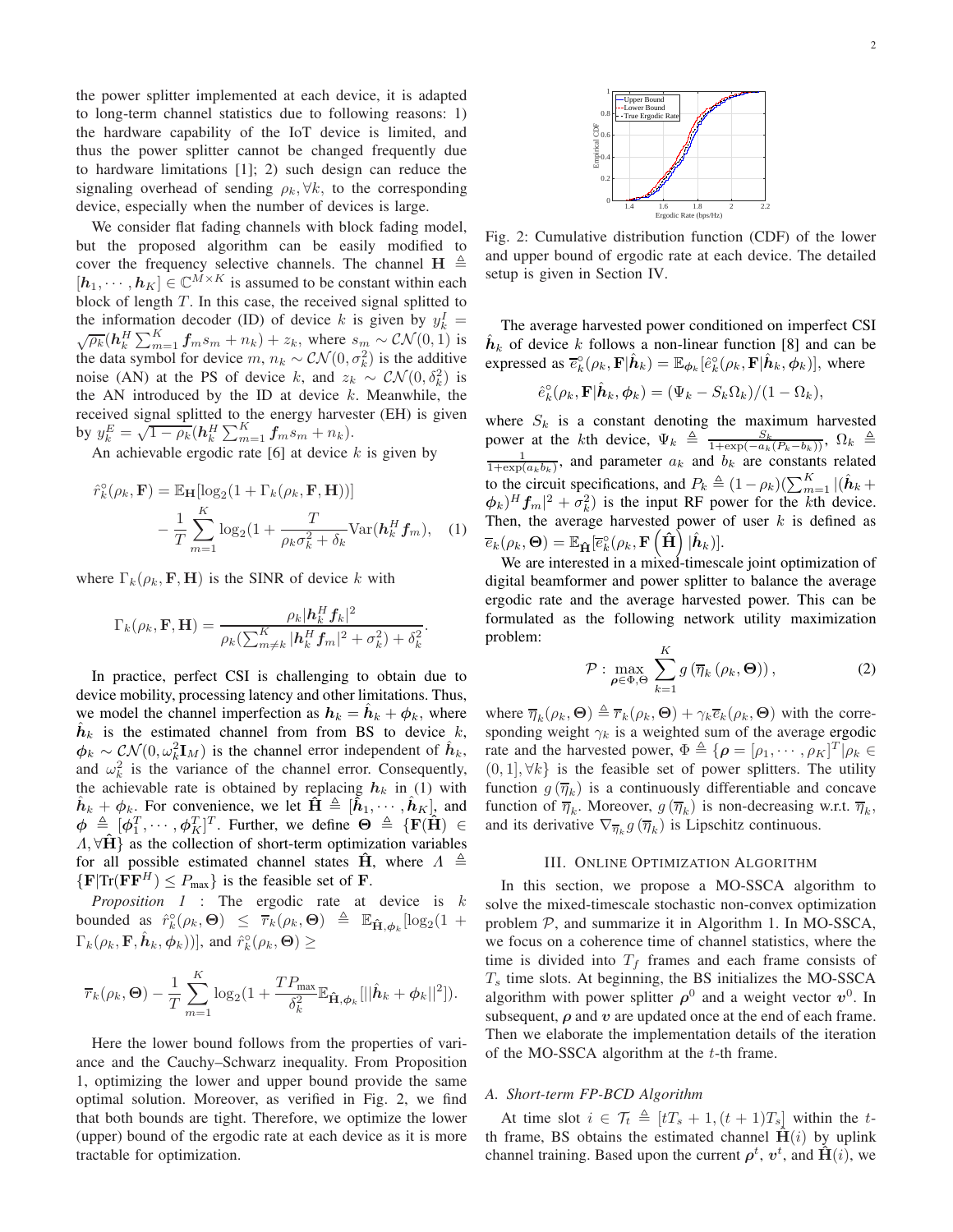#### 3

# Algorithm 1 MO-SSCA Algorithm

**Input:**  $\{\alpha^t\}, \{\beta^t\}.$ **Initialize:**  $\rho^0 \in \Phi$ ;  $v^0 = [1, ..., 1]^T$ ,  $t = 0$ .

Step 1 (Short-term optimization at each time slot  $i \in \mathcal{T}_t$ ):

Apply the short-term algorithm with input  $v^t$ ,  $\rho^t$  and  $\hat{H}(i)$ , to obtain the short-term variable  $\mathbf{F}^{t}(i)$ , as elaborated in Section [III-A.](#page-1-1)

- Step 2 (Long-term optimization at the end of frame  $t$ ): 2a: Obtain the estimated channel sample  $\hat{h}_k^t \triangleq \hat{h}_k(tT_s+1), \forall k$ .
	- **2b:** Update the surrogate function  $\overline{g}^{t}(\rho_k)$  according to [\(9\)](#page-3-0).

**2c:** Calculate  $\bar{v}^t \triangleq \nabla_{\overline{\eta}} g(\hat{\eta}^t)$  and update  $v^{t+1}$  according to [\(10\)](#page-3-1).

**2d: Solve** [\(11\)](#page-3-2) to obtain  $\bar{\rho_k}^t$  and update  $\rho_k^{t+1}$  according to [\(12\)](#page-3-3). Let  $t = t + 1$  and return to Step 1.

can obtain digital beamforming by maximizing the a weighted sum of the average data rate and the average harvested power conditioned on imperfect CSI, which can be formulated as

$$
\mathcal{P}_2\left(\boldsymbol{\rho}, \boldsymbol{v}, \hat{\mathbf{H}}\right) : \max_{\mathbf{F} \in \Lambda} \sum_{k=1}^K v_k \overline{\eta}_k^{\circ}(\rho_k, \mathbf{F} | \hat{\boldsymbol{h}}_k),
$$

where  $\overline{\eta}_k^{\circ}(\rho_k, \mathbf{F} | \hat{\hat{\mathbf{h}}}_k)$   $\triangleq$   $\overline{r}_k^{\circ}(\rho_k, \mathbf{F} | \hat{\mathbf{h}}_k)$  +  $\gamma_k \overline{e}_k^{\circ}(\rho_k, \mathbf{F} | \hat{\mathbf{h}}_k)$ with  $\overline{r}_k^{\circ}(\rho_k, \mathbf{F}|\hat{\boldsymbol{h}}_k)$  =  $\mathbb{E}_{\phi}[\hat{r}_k^{\circ}(\rho_k, \mathbf{F}|\hat{\boldsymbol{h}}_k, \phi_k)]$  and  $\hat{r}_k^{\circ}(\rho_k, \mathbf{F} | \hat{\boldsymbol{h}}_k, \boldsymbol{\phi}_k)$  =  $\log_2(1 + \Gamma_k(\rho_k, \mathbf{F}, \hat{\boldsymbol{h}}_k, \boldsymbol{\phi}_k)),$  and  $\mathcal{P}_2\left(\boldsymbol{\rho}^t, \boldsymbol{v}^t, \hat{\mathbf{H}}(i)\right)$  is solved at time slot  $i \in \mathcal{T}_t$ .

Since the objective function  $\overline{\eta}_k^{\circ}(\rho_k, \mathbf{F} | \hat{\boldsymbol{h}}_k)$  contains expectation operators, it does not have a closed-form expression. To address the challenge, we resort to the Sample Average Approximation (SAA) method [\[9\]](#page-5-8). Specifically, a total of N samples are generated for  $\phi_k$  independently drawn from the distribution  $CN(0, \omega_k^2 \mathbf{I}_M)$ , and the *n*-th sample of  $\phi_k$  is defined as  $\phi_k^n$ . In this case, the SAA version of  $\mathcal{P}_2(\rho, v, \hat{\mathbf{H}})$  is formulated as  $\mathcal{P}_3(\rho, v, \hat{\mathbf{H}})$ :  $\max_{\mathbf{F} \in \Lambda}$   $\frac{1}{N} \sum_{k=1}^{K} \sum_{n=1}^{N} v_k \hat{\eta}_k^{\circ}(\rho_k, \mathbf{F} | \hat{\boldsymbol{h}}_k, \boldsymbol{\phi}_k^n),$  where  $\hat{\eta}_k^\circ(\rho_k,\textbf{F}|\hat{\boldsymbol{h}}_k,\boldsymbol{\phi}_k^n)=\hat{r}_k^\circ(\rho_k,\textbf{F}|\hat{\boldsymbol{h}}_k,\boldsymbol{\phi}_k^n)+\gamma_k\hat{e}_k^\circ(\rho_k,\textbf{F}|\hat{\boldsymbol{h}}_k,\boldsymbol{\phi}_k^n).$ 

However, solving problem  $\mathcal{P}_3\left(\boldsymbol{\rho},\boldsymbol{v},\hat{\mathbf{H}}\right)$  is still challenging due to the nonlinear fractional term in  $\hat{r}_k$  and coupling in the power constraint. To this end, we apply the Lagrangian dual transform method [\[10\]](#page-5-9) to recast problem  $\mathcal{P}_3\left(\rho,\nu,\tilde{H}\right)$  into a more tractable yet equivalent form, using the following lemma.

<span id="page-2-0"></span>Lemma 1. *The optimal digital beamforming* F<sup>∗</sup> *solves the problem in [\(1\)](#page-2-0) if and only if it solves*

<span id="page-2-1"></span>
$$
\max_{\mathbf{F}\in\Lambda} \frac{1}{N} \sum_{n=1}^{N} \sum_{k=1}^{K} f\left(\mathbf{F}, q_{k}^{n}, \boldsymbol{\phi}_{k}^{n}\right)
$$
(3)

where  $f(\mathbf{F}, q_k^n, \phi_k^n) \triangleq v_k(\log_2(1 + q_k^n) - q_k^n + (\rho_k(\Gamma_k^n +$  $\sigma_k^2)\ +\ \delta_k^2)^{-1}(1\ +\ q_k^n)\rho_k|\tilde{\bm h}_{k,n}^H\tilde{\bm f}_k|^2\ +\ \gamma_k\hat{e}_k^\circ(\tilde{\mathbf{F}},q_k^n,\bm\phi_k^n,w_k^n)),$  $\Gamma_k^n \triangleq \sum_{m=1}^K |\tilde{h}_{k,n}^H \tilde{f}_m|^2$  with  $\tilde{h}_{k,n} \triangleq \phi_k^n + \hat{h}_k$ , and  $q_k^n \triangleq$  $\rho_k |\tilde{\boldsymbol{h}}_{k,n}^{\tilde{H}} \boldsymbol{f}_k|^2$  $\rho_k\left(\sum_{m\neq k}^K|\tilde{h}_{k,n}^Hf_m|^2+\sigma_k^2\right)+\delta_k^2$  is the optimal auxiliary variable *introduced for each ratio term.*

In subsequent, we use the complex quadratic transformation

[\[10\]](#page-5-9) to equivalently recast problem [\(3\)](#page-2-1) as

<span id="page-2-2"></span>
$$
\max_{\mathbf{F}\in A,\mathbf{w},\mathbf{q}}\frac{1}{N}\sum_{n=1}^{N}\sum_{k=1}^{K}\hat{r}_{k}\left(\mathbf{F},q_{k}^{n},\boldsymbol{\phi}_{k}^{n},w_{k}^{n}\right)+\hat{e}_{k}^{\circ}\left(\mathbf{F},q_{k}^{n},\boldsymbol{\phi}_{k}^{n},w_{k}^{n}\right)
$$
\n(4)

where

$$
\hat{r}_k(\mathbf{F}, q_k^n, \phi_k^n, w_k^n) \triangleq \sqrt{v_k \rho_k (1 + q_k^n)} \text{Re} \left\{ \mathbf{f}_k^H \tilde{\mathbf{h}}_{k,n} (w_k^n)^H \right\} + (w_k^n)^H w_k^n (\rho_k (\Gamma_k^n + \sigma_k^2) + \delta_k^2) - q_k^n + \log_2(1 + q_k^n).
$$

 $q = [q_1^T, \dots, q_K^T]^T$  with  $q_k = [q_k^1, \dots, q_K^N]^T$ , and  $w =$  $[\boldsymbol{w}_1^T, \cdots, \boldsymbol{w}_K^T]^T$  with  $\boldsymbol{w}_k = [w_k^1, \cdots, w_k^N]^T$  is the auxiliary variable vector. Observing that the constraints are separable with respect to the three blocks of variables, i.e.,  $q, w$ , and  $F$ , we shall focus on designing a fractional programming block coordinate descent (FP-BCD) algorithm to find a stationary point of problem [\(4\)](#page-2-2), and summarize it in Algorithm 2. For problem [\(4\)](#page-2-2), this amounts to the following steps:

Algorithm 2 Short-term FP-BCD Algorithm for problem [\(4\)](#page-2-2)

**Input:**  $v, \rho, \hat{H}$ , the sample number N. Initialization: Initialize F to feasible values. Repeat **Step 1 : Update q according to [\(5\)](#page-2-3). Step 2 : Update**  $w$  according to [\(6\)](#page-2-4).

Step 3 : Update F by solving problem ([8](#page-3-4)) using CVX. until the value of objective function in [\(4\)](#page-2-2) converges

*1) Optimization of q:* The optimal  $q^*$  is given by

<span id="page-2-3"></span>
$$
(q_k^n)^* = \frac{\rho_k |\tilde{\bm{h}}_{k,n}^H \bm{f}_k|^2}{\rho_k (\Gamma_k^n - |\tilde{\bm{h}}_{k,n}^H \bm{f}_k|^2 + \sigma_k^2) + \delta_k^2}.
$$
 (5)

*2) Optimization of* w*:* By applying the first-order optimal condition, the optimal  $w^*$  admits a closed-form solution as:

<span id="page-2-4"></span>
$$
(w_k^n)^* = (\rho_k(\Gamma_k^n + \sigma_k^2) + \delta_k^2)^{-1} \sqrt{\rho_k v_k (1 + q_k^n)} \tilde{\boldsymbol{h}}_{k,n}^H \boldsymbol{f}_k.
$$
 (6)

*3) Optimization of* F*:* The subproblem w.r.t. F is nonconvex due to the involvement of the non-linear energy harvesting model. To overcome this difficulty, we first transform it into a more tractable yet equivalent form by the introduction of new auxiliary variables  $0 \leq \zeta_k^n \leq \hat{e}_k^{\circ}(\mathbf{F}, q_k^n, \phi_k^n, w_k^n)$  and some manipulations, which can be expressed as

$$
\mathcal{P}_4: \max_{\mathbf{F}\in A, \alpha_k^n \ge 0} \frac{1}{N} \sum_{n=1}^N \sum_{k=1}^K \hat{r}_k (\mathbf{F}, q_k^n, \phi_k^n, w_k^n) + \varsigma_k^n \tag{7}
$$

s.t. 
$$
\ln(1/(\alpha_k^n + \Omega_k^n) - 1) + d_k \sum_{m=1} |\hat{h}_k + \phi_k^n|^H f_m|^2 + c_k \ge 0
$$
,

where  $d_k \triangleq a_k(1 - \rho_k)$ , and  $c_k \triangleq a_k\sigma_k^2(1 - \rho_k) - a_kb_k$ . Note that the constraint in problem  $P_4$  is nonconvex. Thus, we apply the the majorization minimization (MM) method [\[11\]](#page-5-10)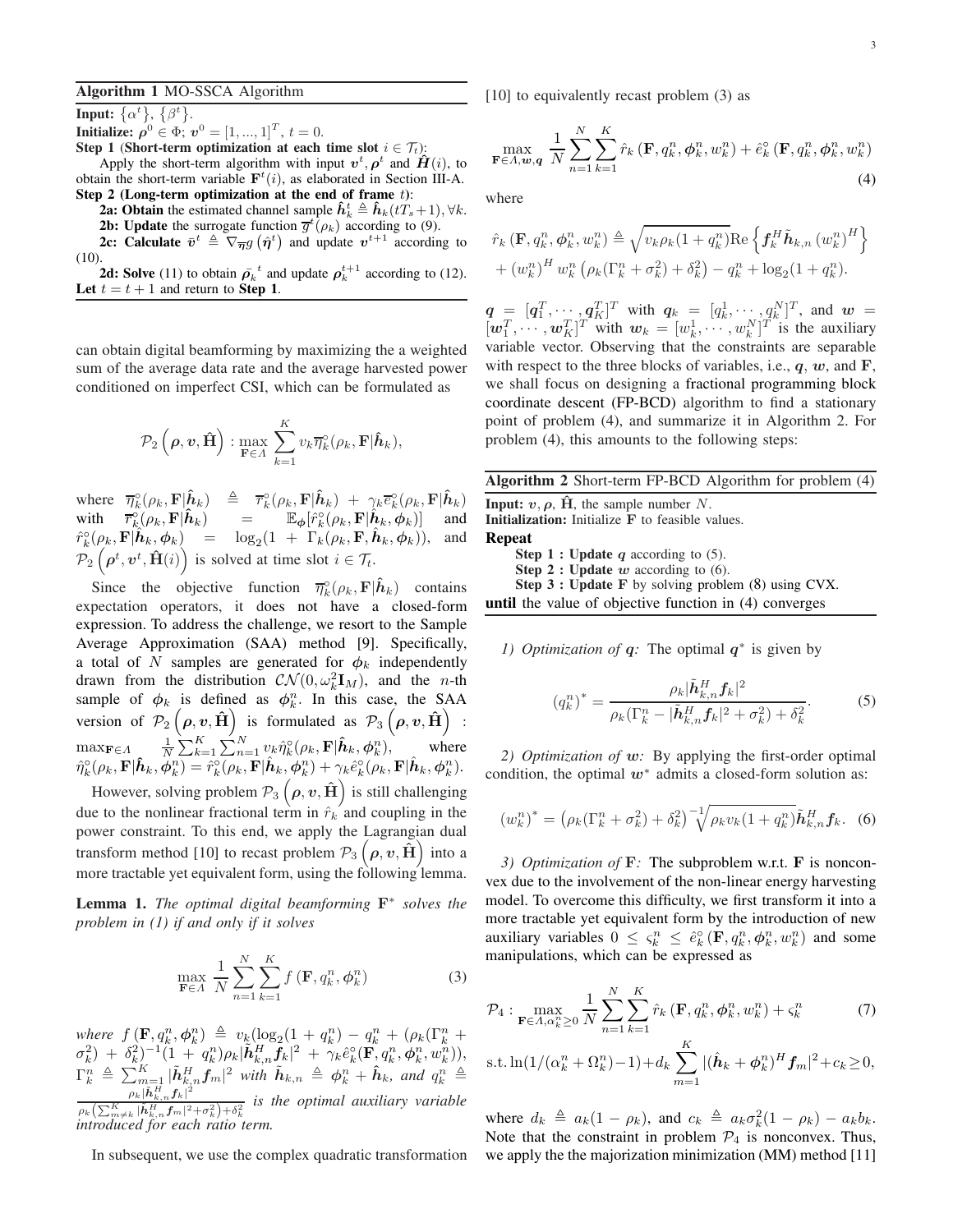to approximate this nonconvex constraint using its first-order Taylor expansion as

$$
\max_{\mathbf{F}\in A, \alpha_{k}^{n}\geq 0} \frac{1}{N} \sum_{n=1}^{N} \sum_{k=1}^{K} \hat{r}_{k} \left(\mathbf{F}, q_{k}^{n}, \phi_{k}^{n}, w_{k}^{n}\right) + \varsigma_{k}^{n}
$$
\n(8)

s.t. 
$$
d_k \sum_{m=1}^{K} (\hat{\boldsymbol{h}}_k + \boldsymbol{\phi}_k^n)^H (\tilde{\boldsymbol{f}}_m \tilde{\boldsymbol{f}}_m^H + \tilde{\boldsymbol{f}}_m \overline{\boldsymbol{f}}_m^H + \overline{\boldsymbol{f}}_m \tilde{\boldsymbol{f}}_m^H)(\hat{\boldsymbol{h}}_k + \boldsymbol{\phi}_k^n)
$$

$$
+\ln(1/(\tilde{\zeta}_k^n+\Omega_k^n)-1)+\frac{\varsigma_k^n-\tilde{\zeta}_k^n}{(\tilde{\zeta}_k^n+\Omega_k^n-1)(\tilde{\zeta}_k^n+\Omega_k^n)}+c_k\geq 0,
$$

where  $\tilde{\zeta}_k^n$  and  $\tilde{f}_m$  represents the last iteration of  $\zeta_k^n$  and  $f_m$ , and  $\overline{f}_m \triangleq f_m - f_m$ . Note that problem [\(8\)](#page-3-4) is convex, which can be efficiently solved by the CVX toolbox [\[12\]](#page-5-11).

# *B. Long-term Optimization*

Before the end of  $t$ -th frame, device  $k$  obtains a full channel sample  $\hat{h}_k^t \triangleq \hat{h}_k(tT_s + 1)$  and channel error sample  $\phi_k^t$ . Based on  $\hat{h}_k^t$ ,  $\phi_k^t$  and  $\mathbf{F}^t(i)$ ,  $\forall i \in \mathcal{T}_t$ , we preserve the partial concavity of the original function and add the proximal regularization, to construct the concave surrogate function  $\overline{g}^t(\rho_k)$ , resulting in the following

<span id="page-3-0"></span>
$$
\overline{g}^t(\rho_k) = g(\tilde{\eta}_k^t) + \left(u_k^t\right)^T (\rho_k - \rho_k^t) - \tau |\rho_k - \rho_k^t|^2, \qquad (9)
$$

where  $\tau > 0$  is a postive constant; the recursive approximation of the weighted sum of the data rate and the harvested power  $\tilde{\eta}_k$  is given by

$$
\tilde{\eta}_k^t = (1 - \alpha_t)\tilde{\eta}_k^{t-1} + \frac{\alpha_t}{N} \sum_{n=1}^N \sum_{i \in \mathcal{T}_t} \frac{\hat{\eta}_k^{\circ}(\rho_k^t, \mathbf{F}^t(i)|\hat{\mathbf{h}}_k^i, \phi_k^n(i))}{|\mathcal{T}_t|},
$$

with  $\tilde{\eta}_k^{-1} = 0$ , and  $\alpha_t \in (0, 1]$  is a step-sizes sequence to be properly chosen; the recursive approximation of the partial derivative  $\nabla_{\rho_k} g(\tilde{\eta}_k)$  is given by

$$
u_k^t = (1 - \alpha_t)u_k^{t-1} + \alpha_t J_{\rho_k} \left( \rho_k^t, \mathbf{F}^t(i) | \hat{\boldsymbol{h}}_k^t, \boldsymbol{\phi}_k^t \right) \nabla_{\overline{\eta}_k} g \left( \tilde{\eta}_k^t \right),
$$

with  $u_k^{-1} = 0$ ,  $J_{\rho_k} \left( \rho_k^t, \mathbf{F}^t(i) | \hat{\boldsymbol{h}}_k^t, \boldsymbol{\phi}_k^t \right)$  is the gradient of  $\hat{\eta}_k^\circ\left(\rho_k^t,\mathbf{F}^t(i)|\hat{\boldsymbol{h}}_k^t,\boldsymbol{\phi}_k^t\right)$  w.r.t.  $\rho_k$  at  $\rho_k\,=\,\rho_k^t$  and  $\mathbf{F}\,=\,\mathbf{F}^t(i).$ Moreover, the weight vector  $v$  is updated as

<span id="page-3-1"></span>
$$
v_k^{t+1} = (1 - \beta_t) v_k^t + \beta_t \bar{v}_k^t, \tag{10}
$$

with  $v_k^t = \nabla_{\overline{\eta}} g_k(\tilde{\eta}_k^t)$ , where  $\beta_t \in (0, 1]$  is a step-sizes sequence satisfying  $\sum_{t}^{\infty} \beta_t = \infty$ ,  $\sum_{t} (\beta_t)^2 < \infty$ . Moreover, the optimal power splitting ratio for device  $k$  can be obtained by solving the following quadratic optimization problem, i.e.,

$$
\max_{\rho_k \in \Phi} \bar{g}^t \left( \rho_k \right). \tag{11}
$$

By applying the first-order optimality condition, it yields the closed-form solution  $\bar{\rho}_k^t = \mathbb{P}_{\Phi} \left[ \rho_k^t + \frac{u_k^t}{2\tau} \right]$ , where  $\mathbb{P}_{\Phi}$  [·] denotes the projection onto the feasible region Φ. Consequently, the long-term variable  $\rho_k$  is updated as

<span id="page-3-3"></span>
$$
\rho_k^{t+1} = (1 - \beta_t)\rho_k^t + \beta_t \bar{\rho}_k^t.
$$
 (12)

<span id="page-3-4"></span>*Remark 1* : Note that the stationary weight vector  $v_k^* =$  $\nabla_{\overline{n}_k} g_k(\tilde{\eta}_k^*)$  has captured the nature of the utility function. However, it is difficult to obtain  $v^*$ , since it in turn depends on the stationary solution  $\rho^*$ . Therefore, the basic idea of the proposed algorithm is to iteratively update the long-term variable  $\rho^t$  and the weight vector  $v^t$  such that  $\rho^t$  and  $v^t$ converge to a stationary solution  $\rho^*$  and the corresponding

## *C. Convergence Analysis*

stationary weight vector  $v^*$ , respectively.

The following theorem states that Algorithm 2 converges to a stationary point of  $\mathcal{P}_2(\rho, v, \hat{\mathbf{H}})$  up to certain convergence error which vanishes to zero exponentially as  $N \to \infty$ .

Theorem 2 (Convergence of Algorithm 2). *Suppose problem*  $\mathcal{P}_2\left(\rho,\boldsymbol{v},\hat{\mathbf{H}}\right)$  has a discrete set of stationary points, denoted by  $\hat{\mathcal{F}}^*\left(\bm{\rho},\bm{v},\hat{\mathbf{H}}\right)$ . Let  $\mathbf{F}^{N}\left(\bm{\rho},\bm{v},\hat{\mathbf{H}}\right)$  denote the limiting point *of the sequence generated by Algorithm 2 with input parameter* <sup>ρ</sup>, <sup>v</sup>, Hˆ *and sample number* <sup>N</sup>*. Then for every small positive number*  $\epsilon > 0$ *, there exist positive constants*  $\hat{a}(\epsilon)$  *and*  $\hat{b}(\epsilon)$ *, independent of* N*, such that*

Pr ( min <sup>F</sup>∈F<sup>∗</sup>(ρ,v,Hˆ ) kF N <sup>ρ</sup>, <sup>v</sup>, Hˆ −F <sup>ρ</sup>, <sup>v</sup>, Hˆ k≥ǫ ) ≤p(ǫ, N),

*for* N sufficiently large, where  $p(\epsilon, N) \triangleq \hat{a}(\epsilon) e^{-N\hat{b}(\epsilon)}$ .

*Proof:* Specifically, the proposed FP-BCD algorithm falls in the MM framework and similar proof is provided in [\[13\]](#page-5-12). From Theorem 4.4 in [\[11\]](#page-5-10), every limiting point  $\mathbf{F}^{N}$  of sequence generated by the short-term FP-BCD algorithm is a stationary point of problem  $\mathcal{P}_3(\rho, v, \hat{\mathbf{H}})$ , where problem  $\mathcal{P}_3\left(\rho,\bm{v},\hat{\mathbf{H}}\right)$  is the sample average approximation of problem  $\mathcal{P}_2\left(\rho,\boldsymbol{v},\hat{\mathbf{H}}\right)$  with N samples. As stated in [\[9\]](#page-5-8), problem  $\mathcal{P}_3\left(\rho,\bm{v}, \hat{\mathbf{H}}\right)$  is equivalent to problem  $\mathcal{P}_2\left(\rho,\bm{v}, \hat{\mathbf{H}}\right)$  w.p.1 when N approaches to infinity, due to the classical law of large number for random functions. That is to say, as  $N \to \infty$ , any stationary point of  $\mathcal{P}_3(\rho, v, \hat{\mathbf{H}})$  is also a stationary point of problem  $\mathcal{P}_2\left(\boldsymbol{\rho},\boldsymbol{v},\hat{\textbf{H}}\right)$  w.r.1. When N is finite, Algorithm 2 converges to approximate stationary points of problem  $\mathcal{P}_2(\rho, v, \hat{\mathbf{H}})$  with the exponential convergence rate  $\hat{a}(\epsilon)e^{-N\hat{b}(\epsilon)}$ . This is consequence of [\[14\]](#page-5-13), Theorem 3.1, which provides a general convergence result for the original problem that satisfies the following assumptions: (a) The feasible set of optimization variables is a nonempty closed convex set; (b) The objective function of the original problem is continuously differentiable on the feasible set for any given random system states, and its gradient is Lipchitz continuous. Clearly, problem  $\mathcal{P}_2\left(\rho,\boldsymbol{v},\hat{\mathbf{H}}\right)$  satisfies the aforementioned assumption (a) and (b). This completes the proof.

<span id="page-3-2"></span>Based on Theorem 2, the convergence of the proposed MO-SSCA algorithm is summarized in the following theorem.

<span id="page-3-5"></span>Theorem 3 (Convergence of the Algorithm 1). *Given problem [\(2\)](#page-1-2), suppose that*  $\tau > 0$  *in [\(9\)](#page-3-0) and the step-sizes*  $\{\alpha_t\}$  *and*  $\{\beta_t\}$ *are chosen so that*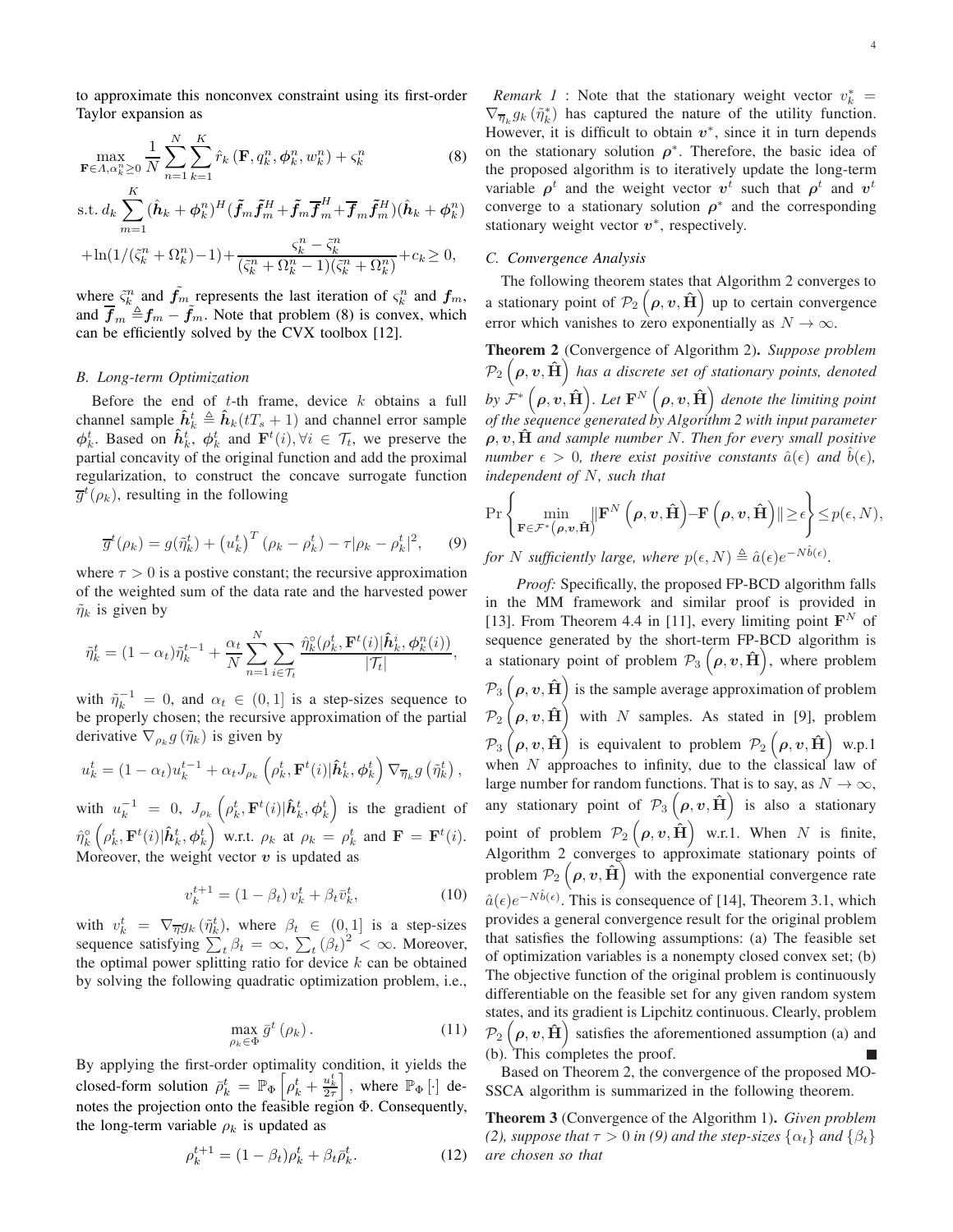1)  $\alpha_t \to 0$ ,  $\frac{1}{\alpha_t} \leq O(t^{\kappa})$  for some  $\kappa \in (0, 1)$ ,  $\sum_t (\alpha_t)^2 <$ ∞, 2)  $\beta_t \to 0$ ,  $\sum_t \beta_t = \infty$ ,  $\sum_t (\beta_t)^2 < \infty$ ,

3)  $\lim_{t\to\infty} \frac{\beta_t}{\alpha_t} = 0.$ 

Let  $\{\boldsymbol{\rho}^t, \boldsymbol{v}^t, \mathbf{F}^N(i), \forall i \in \mathcal{T}_t\}_{t=1}^{\infty}$  denote the sequence of iterates generated by Algorithm 1, where  $\mathbf{F}^{N}(i) \triangleq$  $\mathbf{F}^{N}\left(\boldsymbol{\rho}^{t},\boldsymbol{v}^{t},\hat{\mathbf{H}}(i)\right), i\in\mathcal{T}_{t}.$  Then every limit point  $\boldsymbol{v}^{*},\boldsymbol{\rho}^{*}$  of  $\{v^t, \rho^t\}_{t=1}^{\infty}$  almost surely satisfies

<span id="page-4-2"></span>
$$
v^* = \nabla_{\overline{\eta}} g\left(\overline{\eta}^*\right),\tag{13}
$$

<span id="page-4-3"></span>
$$
(\boldsymbol{\rho} - \boldsymbol{\rho}^*)^T \nabla_{\boldsymbol{\rho}}^T g \left( \overline{\boldsymbol{\eta}} \left( \boldsymbol{\rho}^*, \boldsymbol{\Theta}^N \left( \boldsymbol{v}^*, \boldsymbol{\rho}^* \right) \right) \right) \leq 0, \forall \boldsymbol{\rho} \in \boldsymbol{\Phi}, \quad (14)
$$

where  $\Theta^N(v^*, \rho^*) \triangleq \left\{ \mathbf{F}^N(v^*, \rho^*, \hat{\mathbf{H}}), \forall \hat{\mathbf{H}} \right\}$ , and  $\overline{\eta}^* \triangleq$  $\overline{\boldsymbol{\eta}}\left(\boldsymbol{\rho}^*,\boldsymbol{\Theta}^N\left(\boldsymbol{v}^*,\boldsymbol{\rho}^*\right)\right)$ . Moreover,  $\forall \mathbf{F} \in \Lambda$ , it satisfies

<span id="page-4-1"></span>
$$
\left(\mathbf{F} - \mathbf{F}^{N}(i)\right)^{T} J_{\mathbf{F}}\left(\boldsymbol{\rho}^{*}, \mathbf{F}^{N}(i) | \hat{\boldsymbol{H}}(i)\right) \nabla_{\overline{\boldsymbol{\eta}}} g\left(\overline{\boldsymbol{\eta}}^{*}\right) \leq e\left(N\right), \tag{15}
$$

where  $J_{\mathbf{F}}\left(\boldsymbol{\rho}^*, \mathbf{F}^N(i)|\hat{\boldsymbol{H}}(i)\right)$  is the Jacobian matrix of the vector  $\overline{\boldsymbol{\eta}}^{\circ} \triangleq [\overline{\eta}_1^{\circ}, \cdots, \overline{\eta}_K^{\circ}]^T$  w.r.t. **F** at  $\rho = \rho^*$  and  $\mathbf{F} = \mathbf{F}^N(i)$ , and  $e(N)$  satisfies  $\lim_{N\to\infty}e(N)=0$  almost surely.

*Proof:* Based on Theorem 2, Theorem [3](#page-3-5) can be proven by a similar approach in [\[7\]](#page-5-6). Thus, we omit the details due to the limited space.

According to equation [\(15\)](#page-4-1) in Theorem 3, it implies that the short-term solution  $\mathbf{F}^{N}(i)$  found by Algorithm 2 must satisfy the stationary condition approximately with certain error  $e(N)$ that converges to zero exponentially as  $N \to \infty$ . Moreover, the limiting point  $(v^*, \rho^*)$  generated by Algorithm 1 also satisfies the stationary conditions in [\(13\)](#page-4-2) and [\(14\)](#page-4-3), respectively. Thus, Algorithm 1 converges to stationary solutions of the mixedtimescale optimization problem  $P$ . Note that since  $e(N)$ converges to zero exponentially, Algorithm 2 with a small N can already achieve a good performance and avoids excessive computational complexity.

# IV. SIMULATION RESULTS AND DISCUSSIONS

<span id="page-4-0"></span>We consider a single-cell of radius 100 m, where BS is equipped with 64 antennas. There are 12 devices randomly distributed in the cell. We adopt a geometric channel model with a *half-wavelength space* ULA for simulations [\[7\]](#page-5-6). The channel between BS and device  $k$  is given by  $h_k = \sum_{i=1}^{N_p} \varepsilon_{k,i} a(\varphi_{k,i}),$  where  $a(\varphi)$  is the array response vector,  $\varphi_{k,i}$ 's are Laplacian distributed with an angular spread  $\sigma_{AS} = 10$ ,  $\varepsilon_{k,i} \sim \mathcal{CN}\left(0, \sigma_{k,i}^2\right)$ ,  $\sigma_{k,i}^2$  are randomly generated from an exponential distribution and normalized such that  $\sum_{i=1}^{N_p} \sigma_{k,i}^2 = G_{n,k}$ ,  $G_k$  is the average channel gain determined by the pathloss model  $30.6 + 36.7 \log 10 \left(\text{ds}_k\right)$  [\[15\]](#page-5-14), and  $\text{ds}_k$  is the distance between BS and device  $k$  in meters. We consider  $N_p = 6$  channel paths for each device. The transmit power budget for BS is  $P_{\text{max}} = 10$  dBm. We set  $N = 200$ ,  $S_k = 24$ mW,  $a_k = 150$ ,  $b_k = 0.014$ ,  $\gamma_k = 10$ ,  $\omega_k^2 = -40$  dB,  $\sigma_k^2 = -60$  dBm and  $\delta_k^2 = -50$  dBm. There are  $T_s = 10$  time slots in each frame and the slot size is 2 ms. The coherence interval  $T = 400$ , which corresponds to a coherence time of 2 ms and a coherence bandwidth of 200 kHz [\[16\]](#page-5-15). The coherence time for the channel statistics is assumed to be 10



<span id="page-4-5"></span>Perfect CSI Imperfect CSI

<span id="page-4-7"></span>(b)

Fig. 3: (a) Utility performance versus SNR. (b) Tradeoff comparison for different schemes  $(M = 64, K = 12,$  and  $SNR = 10$  dB).

-10 -5 0 5 10 15 SNR (dB)

(a)

10 15 20

Average Sum Utility

<span id="page-4-4"></span>35

MJBP Scheme, Perfect CSI MJBP Scheme, Imperfect CSI ZF Scheme, Perfect CSI ZF Scheme, Imperfect CSI MRT Scheme, Perfect CSI MRT Scheme, imperfect CSI

<span id="page-4-6"></span>

Fig. 4: (a) Utility performance versus the number of devices  $K$ . (b) Utility performance versus the number of antennas  $M$ .

s. We use the average sum utility  $g(\hat{\eta}) = \sum_{k=1}^{K} \hat{\eta}_k$  as an example to illustrate the advantages of the proposed scheme. Two schemes are included as baselines: 1) maximum ratio transmission (MRT) scheme, which is obtained by fixing the MRT beamformer [\[3\]](#page-5-2); 2) zero-forcing (ZF) scheme, which is obtained by fixing the ZF beamformer [\[5\]](#page-5-4). The power splitters of both MRT and ZF scheme are obtained by the long-term optimization.

In Fig  $3(a)$ , we plot the utility performance versus the signalto-noise ratio (SNR). We can see that as the SNR increases, the average sum utility of all schemes increases gradually. It is observed that the average sum utility achieved by the proposed MJBP scheme is higher than that achieved by the other schemes for moderate and large SNR. This indicates that the proposed MJBP scheme can better mitigate the multidevice interference to achieve better tradeoff between the average ergodic rate and the average harvested power, which is further validated in Fig [3\(b\).](#page-4-5)

In Fig  $4(a)$ , we plot the utility performance versus the number of devices  $K$ . We observe that the proposed MJBP scheme achieves significant gain over MRT scheme and ZF scheme, which demonstrates the importance of mixed-timescale joint optimization. Moreover, as the number of devices  $K$  increases, the performance gap between the proposed MJBP scheme and other competing schemes becomes larger.

In Fig [4\(b\),](#page-4-7) we plot the utility performance versus the number of antennas at BS. It shows that the performance of all these schemes is monotonically increasing with the number of antennas. Again, it is seen that the proposed MJBP scheme outperforms all the other schemes for all M regime.

# V. CONCLUSION

In this letter, we considered mixed-timescale joint beamforming and power splitting (MJBP) scheme in the downlink